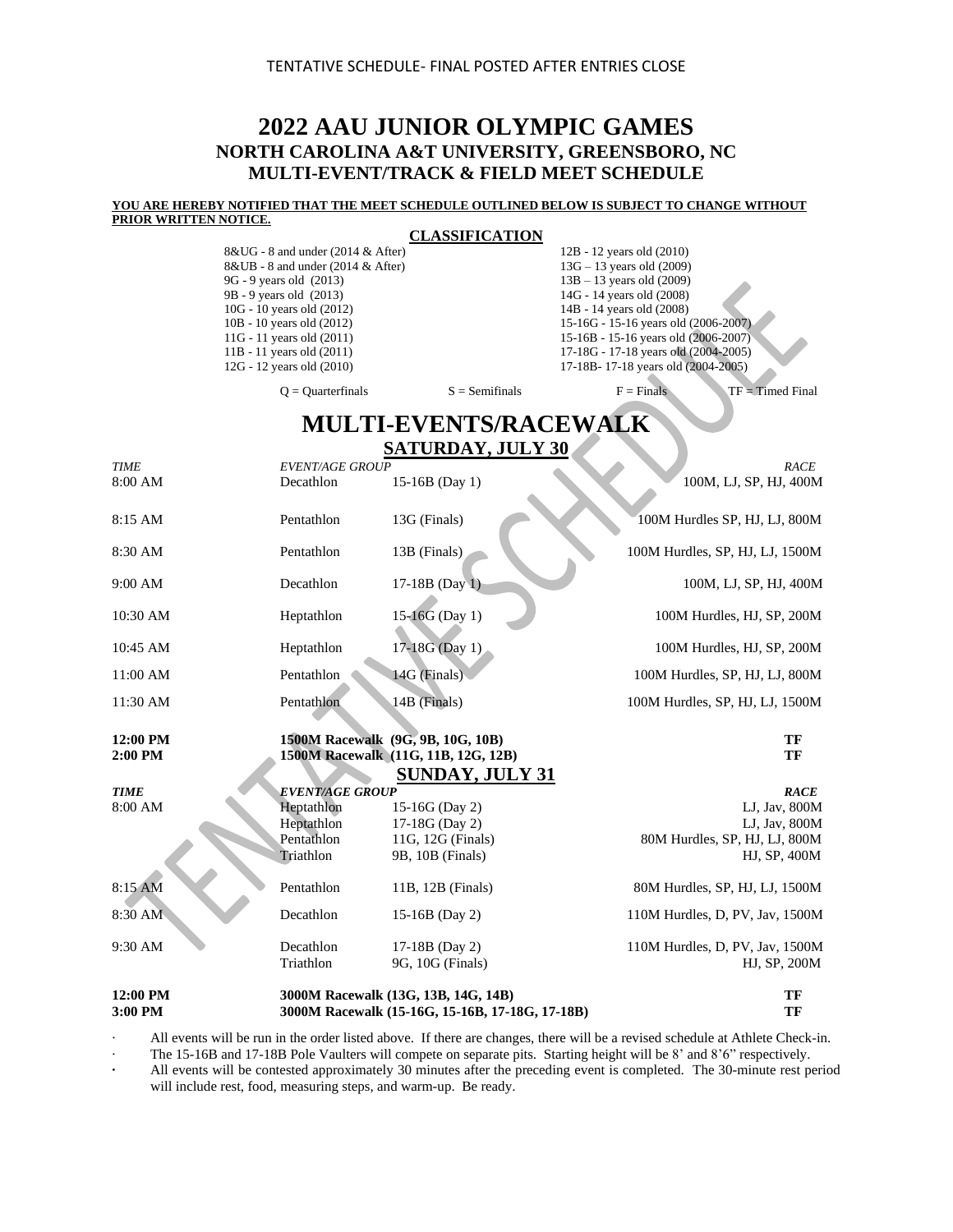# **EVENT SCHEDULE - TRACK & FIELD MONDAY, AUGUST 1**

#### **RUNNING EVENT SCHEDULE**

| <b>TIME</b> | <b>EVENT/AGE GROUP</b>                                                                 | <b>RACE</b> |
|-------------|----------------------------------------------------------------------------------------|-------------|
| 8:00 AM     | <b>3000M Run</b><br>(11G, 11B, 12G, 12B)                                               | TF          |
| 10:00 AM    | 400M Hurdles<br>$(15-16B, 17-18B, 15-16G, 17-18G)$                                     | <b>SF</b>   |
|             | 200M Hurdles<br>(13G, 13B, 14G, 14B)                                                   | <b>SF</b>   |
| 12:30 PM    | 800M Run<br>(13G, 13B, 14G, 14B, 15-16G, 15-16B, 17-18G, 17-18B)                       | <b>SF</b>   |
| $3:15$ PM   | 200M Dash OF<br>(8&UG, 8&UB, 9G, 9B, 10G, 10B, 11G, 11B, 13G, 13B, 14G, 14B)           |             |
| 8:00 PM     | 200M Dash (DURING OPENING CEREMONIES).<br>$(12G, 12B, 15-16G, 15-16B, 17-18G, 17-18B)$ |             |

| <b>TIME</b> | <b>EVENT</b>     | <b>AGE GROUP</b> | <b>PIT/RING#</b> |
|-------------|------------------|------------------|------------------|
| 8:00 AM     | Long Jump        | 14G              | Pit 1            |
|             | Long Jump        | 14B              | Pit 2            |
|             | <b>Discus</b>    | 13B              |                  |
|             | Shot Put         | 14G              | Rings $1 & 2$    |
|             | <b>Shot Put</b>  | 14B              | Rings $3 & 4$    |
|             | Javelin          | 13G              |                  |
|             |                  |                  |                  |
| 9:00 AM     | <b>High Jump</b> | $15 - 16G$       | Pads 1, 2 & 3    |
|             | Pole Vault       | 13B              | Pad 1            |
|             |                  |                  |                  |
| 12:00 PM    | <b>High Jump</b> | 12B              | Pads 1, 2 & 3    |
|             | Shot Put         | 9G               | Rings $1 & 2$    |
|             | <b>Shot Put</b>  | 9Β               | Rings $3 & 4$    |
|             |                  |                  |                  |
| 1:00 PM     | Discus           | 11G              |                  |
|             | Javelin          | $15-16B$         |                  |
|             | Long Jump        | $17-18G$         | Pit 1            |
|             | Long Jump        | $17 - 18B$       | Pit 2            |
|             | Pole Vault       | 14B              | Pad 1            |
|             |                  |                  |                  |
| 3:00 PM     | High Jump        | 10G              | Pad 1, 2 & 3     |
|             | Shot Put         | 8&UG             | Rings $1 & 2$    |
|             | <b>Shot Put</b>  | 8&UB             | Rings $3 & 4$    |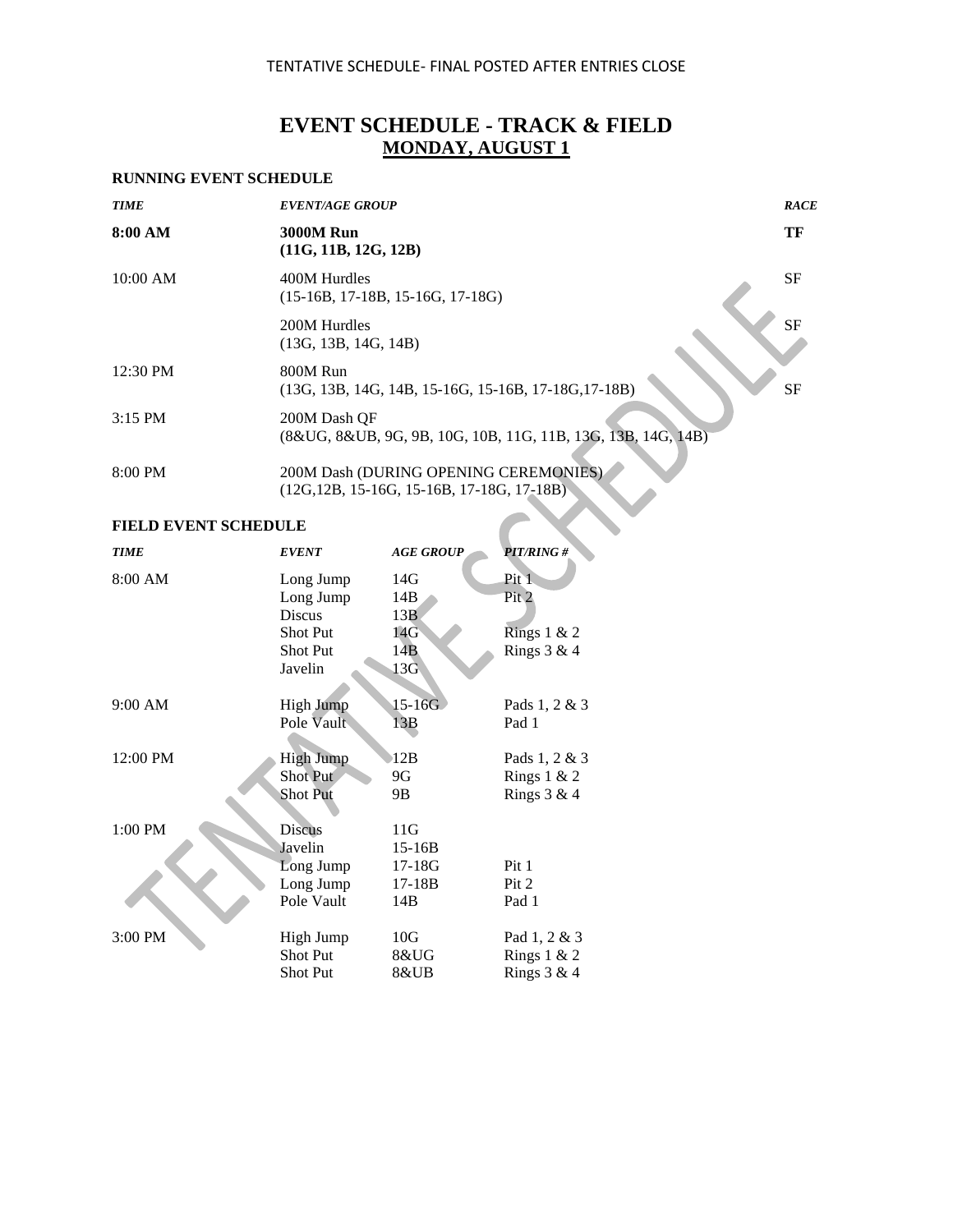# **EVENT SCHEDULE - TRACK & FIELD TUESDAY, AUGUST 2**

#### **RUNNING EVENT SCHEDULE**

| <b>TIME</b>                 | <b>EVENT/AGE GROUP</b>                                                   | <b>RACE</b> |
|-----------------------------|--------------------------------------------------------------------------|-------------|
| 8:00 AM                     | <b>1500M Run</b><br>(13G, 13B, 14G, 14B, 15-16G, 15-16B, 17-18G, 17-18B) | TF          |
| 11:00 AM                    | <b>400M Hurdles</b><br>$(15-16B, 17-18B, 15-16G, 17-18G)$                | F           |
|                             | <b>200M Hurdles</b><br>(13G, 13B, 14G, 14B)                              | F           |
| 11:30 AM                    | 100M Dash<br>(All Divisions)                                             | QF          |
| $2:15$ PM                   | 400M Run<br>(8&UG, 8&UB, 9G, 9B, 10G, 10B, 11G, 11B, 12G, 12B)           | <b>SF</b>   |
|                             |                                                                          |             |
| <b>FIELD EVENT SCHEDULE</b> |                                                                          |             |

| <b>TIME</b> | <b>EVENT</b>     | <b>AGE GROUP</b> | <b>PIT/RING#</b> |
|-------------|------------------|------------------|------------------|
| 8:00 AM     | Long Jump        | 9G               | Pit 1            |
|             | Long Jump        | 9B               | Pit 2            |
|             | <b>Discus</b>    | 17-18G           |                  |
|             | Shot Put         | 10G              | Rings $1 & 2$    |
|             | <b>Shot Put</b>  | 10B              | Rings $3 & 4$    |
|             | Turbo Javelin    | 12B              |                  |
| 9:00 AM     | High Jump        | 13B              | Pads 1, 2 & 3    |
|             | Pole Vault       | $13\overline{G}$ | Pad 1            |
| 12:00 PM    | Discus           | 12G              |                  |
|             | <b>High Jump</b> | $11\overline{B}$ | Pads 1, 2 & 3    |
|             | Long Jump        | 12G              | Pit 1            |
|             | Long Jump        | 12B              | Pit 2            |
|             | <b>Shot Put</b>  | 11G              | Rings $1 & 2$    |
|             | Shot Put         | $15-16B$         | Rings $3 & 4$    |
| 1:00 PM     | Javelin          | 13B              |                  |
|             | Pole Vault       | 14G              | Pad 1            |
| 3:00 PM     | High Jump        | 9G               | Pads 1, 2 & 3    |
|             | Shot Put         | $15 - 16G$       | Rings $1 & 2$    |
|             | Shot Put         | 11B              | Rings $3 & 4$    |
|             | Discus           | 14B              |                  |
|             | Triple Jump      | 15-16G           | Pit 1            |
|             | Triple Jump      | $15 - 16B$       | Pit 2            |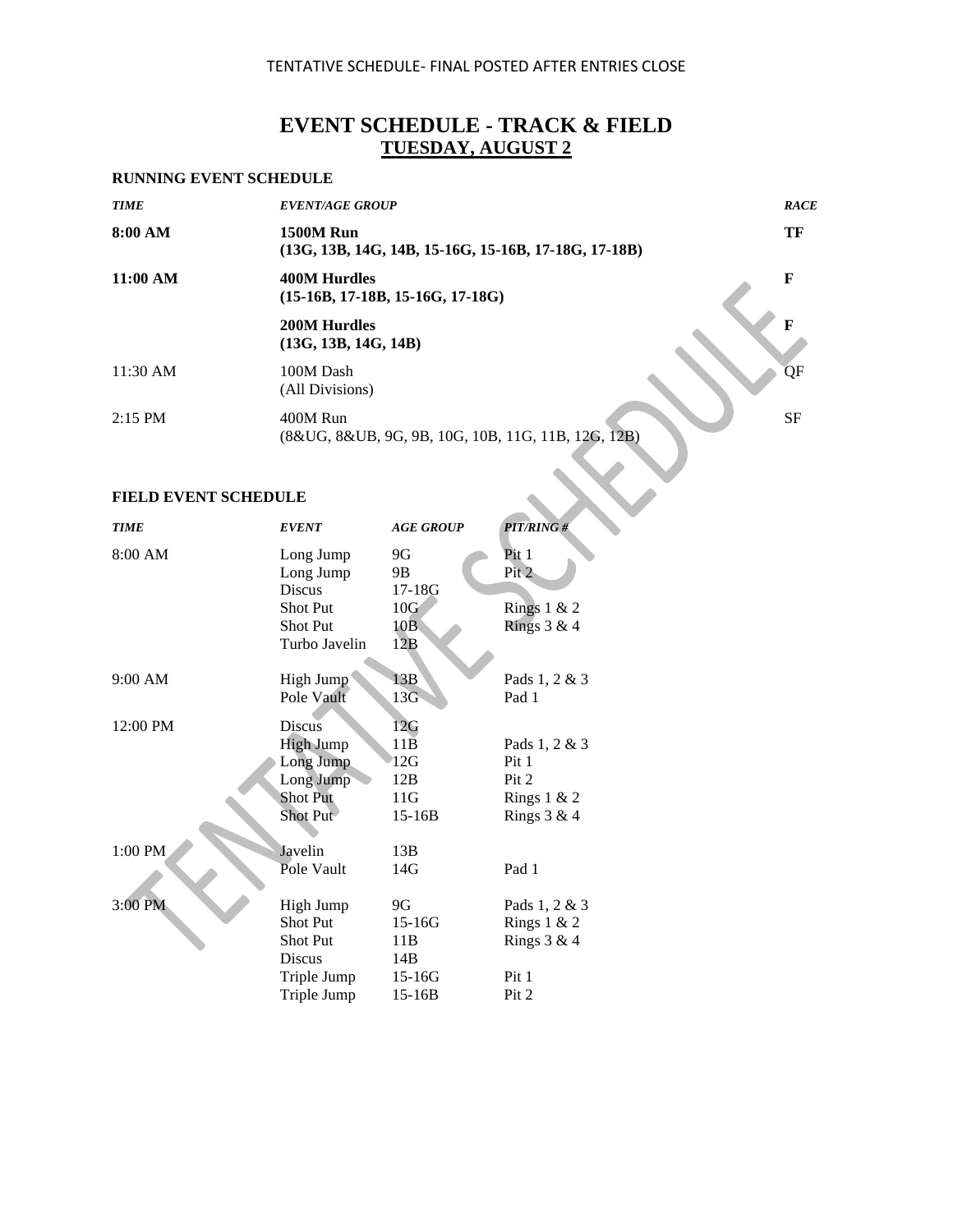# **EVENT SCHEDULE - TRACK & FIELD WEDNESDAY, AUGUST 3**

| <b>RUNNING EVENT SCHEDULE</b> |                                                                  |             |
|-------------------------------|------------------------------------------------------------------|-------------|
| <b>TIME</b>                   | <b>EVENT/AGE GROUP</b>                                           | <b>RACE</b> |
| 8:00 AM                       | <b>2000M Steeplechase</b><br>$(15-16G, 17-18G, 15-16B, 17-18B)$  | $\mathbf F$ |
| 9:30 AM                       | 800M Run<br>(8&UG, 8&UB, 9G, 9B, 10G, 10B, 11G, 11B, 12G, 12B)   | TF          |
| $1:15$ PM                     | 800M Run<br>(13G, 13B, 14G, 14B, 15-16G, 15-16B, 17-18G, 17-18B) | F           |
| 1:45 PM                       | 200M Dash (All Divisions)                                        | <b>SF</b>   |
| $2:30$ PM                     | 80M Hurdles<br>(11G, 11B, 12G, 12B)                              | SF          |
|                               | 100M Hurdles<br>$(13G, 14G, 13B, 14B, 15-16G, 17-18G)$           | <b>SF</b>   |
|                               | 110M Hurdles<br>$(15-16B, 17-18B)$                               | <b>SF</b>   |
| $4:15$ PM                     | 4 x 400M Relay<br>$(9-10G, 9-10B, 11-12G, 11-12B)$               | <b>SF</b>   |
|                               |                                                                  |             |

# **FIELD EVENT SCHEDULE**

| <b>TIME</b><br>8:00 AM | <b>EVENT</b><br>Triple Jump<br><b>Triple Jump</b><br><b>Discus</b><br>Shot Put<br><b>Shot Put</b><br>Turbo Javelin | <b>AGE GROUP</b><br>14G<br>14B<br>$15 - 16B$<br>13G<br>$17-18B$<br>12G | PIT/RING#<br>Pit 1<br>Pit 2<br>Rings $1 & 2$<br>Rings $3 & 4$ |
|------------------------|--------------------------------------------------------------------------------------------------------------------|------------------------------------------------------------------------|---------------------------------------------------------------|
| 9:00 AM                | <b>High Jump</b>                                                                                                   | $17 - 18B$                                                             | Pads 1, 2 & 3                                                 |
|                        | Pole Vault                                                                                                         | $15 - 16G$                                                             | Pad 1                                                         |
| 12:00 PM               | <b>Shot Put</b>                                                                                                    | $17-18G$                                                               | Rings $1 & 2$                                                 |
|                        | <b>Shot Put</b>                                                                                                    | 13B                                                                    | Rings $3 & 4$                                                 |
|                        | High Jump                                                                                                          | 14G                                                                    | Pads 1, 2 & 3                                                 |
| 1:00 PM                | <b>Discus</b><br>Triple Jump<br>Triple Jump<br>Javelin                                                             | 14G<br>$17-18G$<br>$17-18B$<br>14B                                     | Pit 1<br>Pit 2                                                |
| 3:00 PM                | High Jump                                                                                                          | 13G                                                                    | Pads 1, 2 & 3                                                 |
|                        | <b>Shot Put</b>                                                                                                    | 12G                                                                    | Rings $1 & 2$                                                 |
|                        | <b>Shot Put</b>                                                                                                    | 12B                                                                    | Rings $3 & 4$                                                 |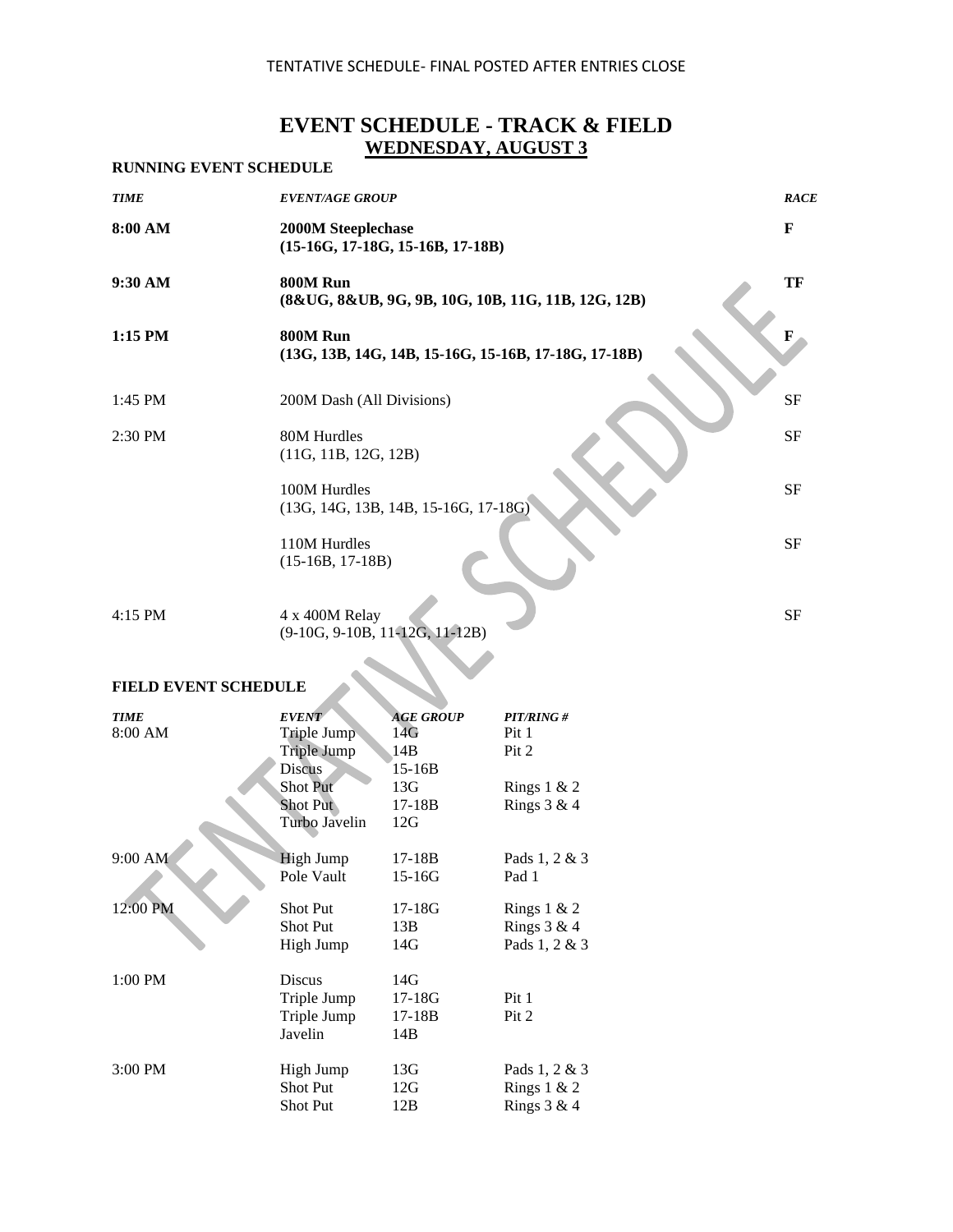# **EVENT SCHEDULE - TRACK & FIELD THURSDAY, AUGUST 4**

#### **RUNNING EVENT SCHEDULE**

| <b>TIME</b>                 | <b>EVENT/AGE GROUP</b>                                                 | <b>RACE</b>  |
|-----------------------------|------------------------------------------------------------------------|--------------|
| 8:00 AM                     | <b>1500M Run</b><br>(8&UG, 8&UB, 9G, 9B, 10G, 10B, 11G, 11B, 12G, 12B) | TF           |
| $11:45 \text{ AM}$          | <b>80M Hurdles</b><br>(11G, 11B, 12G, 12B)                             | $\mathbf{F}$ |
|                             | <b>100M Hurdles</b><br>$(13G, 14G, 13B, 14B, 15-16G, 17-18G)$          | $\mathbf{F}$ |
|                             | 110M Hurdles<br>$(15-16B, 17-18B)$                                     | F            |
| 12:30 PM                    | 100M Dash<br>(All Divisions)                                           | <b>SF</b>    |
| $1:15$ PM                   | 4 x 400M Relay<br>$(13-14G, 13-14B, 15-16G, 15-16B, 17-18G, 17-18B)$   | <b>SF</b>    |
|                             |                                                                        |              |
| <b>FIELD EVENT SCHEDULE</b> |                                                                        |              |

| <b>TIME</b> | <b>EVENT</b>                                                 | <b>AGE GROUP</b>                             | PIT/RING/PAD           |
|-------------|--------------------------------------------------------------|----------------------------------------------|------------------------|
| 8:00 AM     | Long Jump<br>Long Jump<br>Discus<br>Javelin<br>Turbo Javelin | 13G<br>13B<br>$17 - 18B$<br>$15 - 16G$<br>9B | Pit 1<br>Pit 2         |
| $9:00$ AM   | <b>High Jump</b><br>Pole Vault                               | 17-18G<br>$15 - 16B$                         | Pads 1, 2 & 3<br>Pad 1 |
| 12:00 PM    | <b>High Jump</b>                                             | 12G                                          | Pads 1, 2 & 3          |
| !:00 PM     | Long Jump<br>Long Jump<br>Discus<br>Javelin<br>Turbo Javelin | $15 - 16G$<br>$15 - 16B$<br>12B<br>14G<br>9G | Pit 1<br>Pit 2         |
| $3:00$ PM   | High Jump                                                    | 10B                                          | Pads 1, 2 & 3          |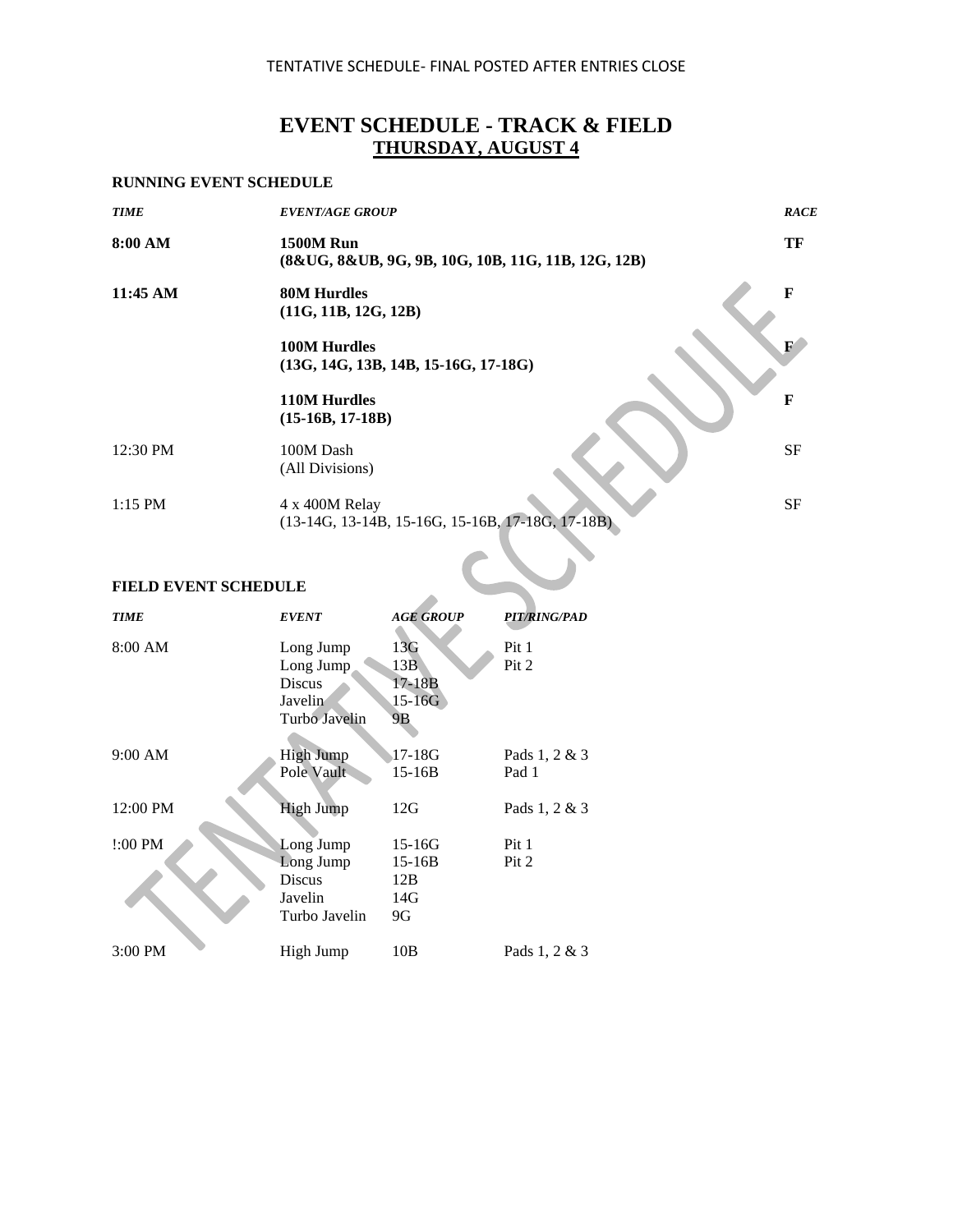# **EVENT SCHEDULE - TRACK AND FIELD FRIDAY, AUGUST 5**

### **RUNNING EVENT SCHEDULE**

| <b>TIME</b> | <b>EVENT/AGE GROUP</b>                                                               | <b>RACE</b> |
|-------------|--------------------------------------------------------------------------------------|-------------|
| 8:00 AM     | 4 x 800M Relay<br>$(11-12G, 11-12B, 13-14G, 13-14B, 15-16G, 15-16B, 17-18G, 17-18B)$ | TF          |
| 10:45 AM    | 200M Dash<br>(ALL DIVISIONS)                                                         | F           |
| 11:30 AM    | 4 x 100M Relay<br>(All Divisions)                                                    | <b>SF</b>   |
| $3:15$ PM   | 400M Dash<br>$(13G, 13B, 14G, 14B, 15-16G, 15-16B, 17-18G, 17-18B)$                  | <b>SF</b>   |

| <b>TIME</b> | <b>EVENT</b>                                                        | <b>AGE GROUP</b>                              | PIT/RING#              |
|-------------|---------------------------------------------------------------------|-----------------------------------------------|------------------------|
| 8:00 AM     | Long Jump<br>Long Jump<br><b>Discus</b><br>Javelin<br>Turbo Javelin | 11B<br>11G<br>$15-16G$<br>17-18B<br>11B       | Pit 1<br>Pit 2         |
| 9:00 AM     | High Jump<br>Pole Vault                                             | 15-16B<br>17-18G                              | Pads 1, 2 & 3<br>Pad 1 |
| 12:00 PM    | High Jump                                                           | 14B                                           | Pads 1, 2 & 3          |
| 1:00 PM     | Long Jump<br>Long Jump<br><b>Discus</b><br>Javelin<br>Turbo Javelin | 10B<br>10G<br>$13\bar{G}$<br>$17-18G$<br>8&UG | Pit 1<br>Pit 2         |
| 3:00 PM     | <b>High Jump</b>                                                    | 11G                                           | Pads 1, 2 & 3          |